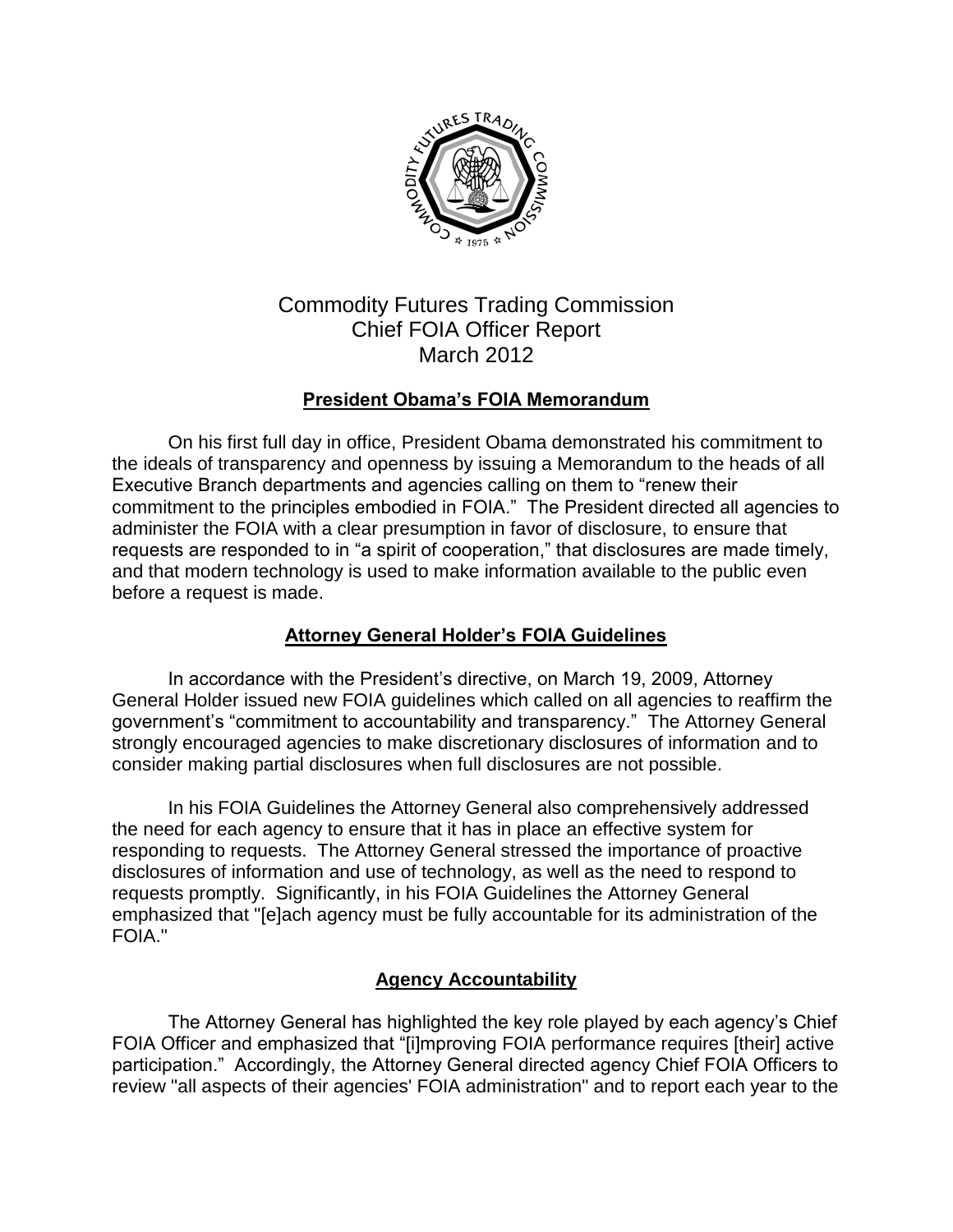Department of Justice on the steps taken "to improve FOIA operations and facilitate information disclosure."

# **I. Steps Taken to Apply the Presumption of Openness**

Describe the steps your agency has taken to ensure that the presumption of openness is being applied to all decisions involving the FOIA.

1. Training offered by FOIA unit. During the reporting period, the Commodity Futures Trading Commission's ("CFTC") newly hired FOIA attorney provided training to staff in the CFTC's New York regional office, with particular emphasis on Exemption 5. The training also covered the importance of timeliness and provided techniques for rapid and effective review. The FOIA training was provided in conjunction with e-Discovery training. Similar training will be provided throughout the agency in the coming months. In addition, the FOIA attorney participated as a panelist at a government-wide E-Discovery conference. The attorney addressed how the creation of synergies among an agency's FOIA, records and E-Discovery functions can improve FOIA compliance.

2. Training taken by FOIA unit. The agency's FOIA paralegal attended two Department of Justice ("DOJ") training sessions (basic FOIA training and Annual 'Report training). In addition, the FOIAXpress representative have provided on-site training to FOIA staff to enable increased use the system's functionalities.

3/4. Discretionary releases of otherwise exempt information. The agency completed rolling production of documents responsive to a media request for documents involving certain economic analyses. In its final release, the agency gave the requester 223 pages, most of which were covered by Exemption 5. Rolling production began in 2010. (CFTC FOIA No. 10-0013). The agency has made others releases pursuant to Exemption 5.

Since November, the agency has received approximately 16 requests concerning MF Global, a matter which has received widespread and ongoing media coverage. The CFTC has released a number of documents subject to Exemptions 5 and 7(A).

5. Review process to determine whether discretionary releases are possible. The FOIA unit routinely advises program offices that exemptions 5 and 7 must be applied selectively and not automatically. Document reviewers make initial determinations as to whether these exemptions apply to a document or category of documents. The reviewers then make a second determination as to whether the document may be appropriate for discretionary release. The final determination is made by Office of General Counsel attorneys, which may include participation by the General Counsel.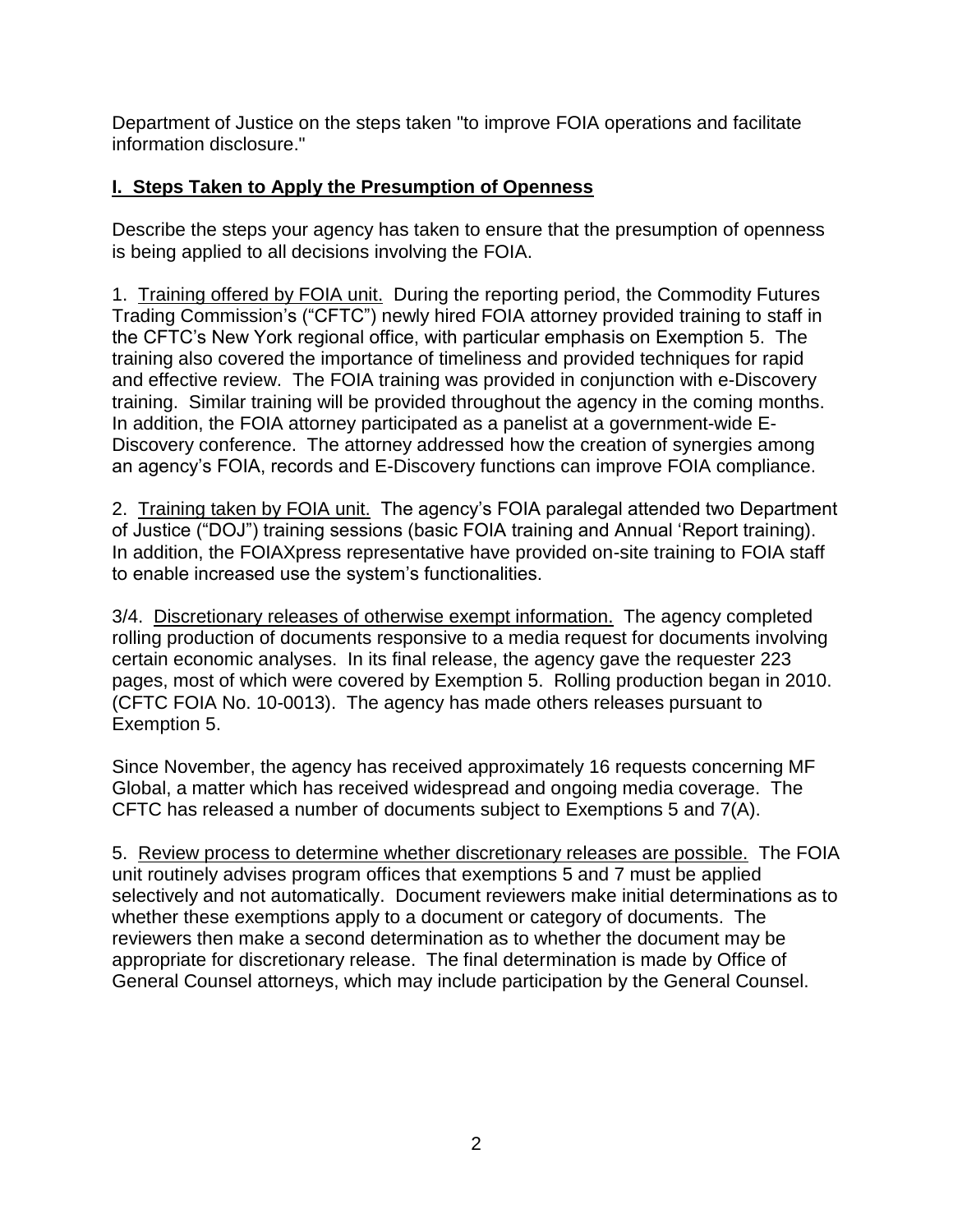#### 6. Other initiatives to insure openness.

- As was the case last year, the CFTC's most significant openness initiatives relate to rulemakings undertaken pursuant to the Dodd-Frank Wall Street Reform and Consumer Protection Act, Pub. L. 111-203, 124 Stat. 1376 (2010) ("Dodd-Frank Act"). The Dodd-Frank Act, which substantially overhauled derivatives regulation, requires the CFTC to promulgate more than 30 new rules. Given the interest in and impact of these rulemakings, the CFTC adopted a transparency policy regarding meetings with outside organizations, which is prominently posted on the Commission's website. Pursuant to the policy, all meetings are listed, together with the topics of the meetings, attendees and any materials presented to the CFTC can be found here.
- In addition, the Commission determined to deliberate and vote on proposed Dodd-Frank Act rulemakings at public meetings rather than by seriatim vote. During the reporting period, 12 such meetings were held and 24 have been held since the policy was announced in 2010. Meetings are accessible via webcast of conference call and transcripts are posted promptly.
- To facilitate public input on the proposed rules, the Commission, among other things, created an interactive online comment form.
- In addition, the CFTC has held 12 public roundtables on major industry issues during the reporting period. Conference call access is provided.
- The CFTC's Chief Privacy Officer established an interdivisional Social Media Working Group to maximize the effectiveness of the Commission's presence on Facebook, Flicker, YouTube and Twitter.
- **The CFTC also continues to make available widely watched market data,** especially Commitments of Traders (COT) reports, which continue to account for about half of all hits to the CFTC's website.

7/8. FOIA responses in which requested records were released in full or in part. There was no increase in such responses. The Annual FOIA Report for F2011 listed 145 FOIA requests processed, with 44 full grants, 28 partial grants and 17 full denials based on exemptions. The numbers of full grants and partial grants are slightly lower than in FY2010. In that year, the CFTC processed 153 FOIA requests, with 61 full grants and, 34 partial grants and 10 full denials. We note, however, that in FY2011, the number of full denials for reasons other than exemptions included 15 requests for public records and no requests were listed in this category in FY2010. Therefore, we number of requesters who were able to obtain all of the information they wanted was about the same.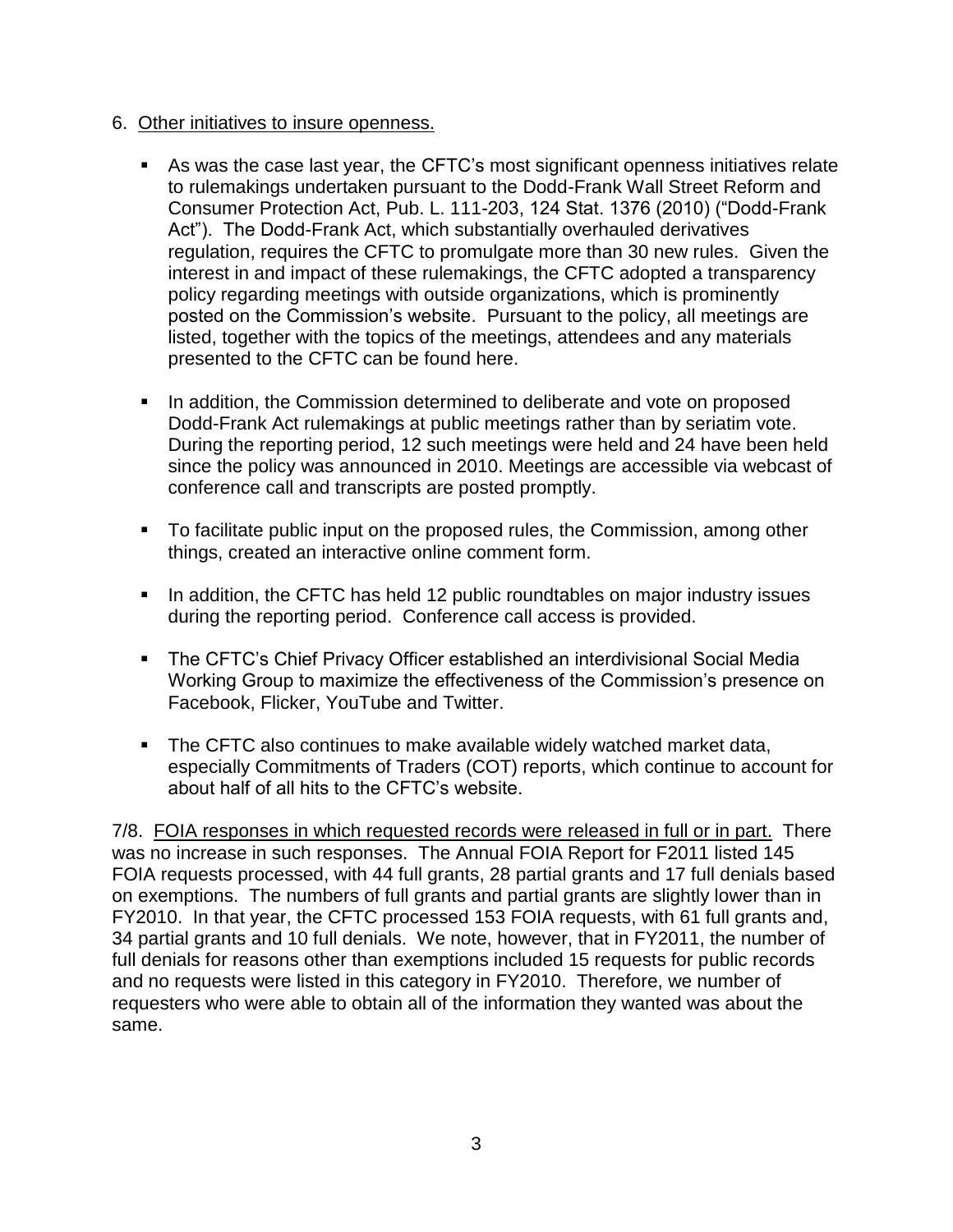# **II. Steps Taken to Ensure an Effective System for Responding to Requests**

1. IT Support for the FOIA program. The FOIA program has had a transformative increase in IT support. FOIA staff work closely with the CFTC's e-Law team. In particular, the above-mentioned newly hired FOIA attorney works closely with the CFTC's E-discovery specialist attorney. Both work on a daily basis with e-Law information technology ("IT") staff. Two IT staff members work on e-Discovery and FOIA matters on a dedicated basis. Documents for all complex requests are collected through backend forensic searches to assure a thorough FOIA-compliant search. Documents are then reviewed and redacted electronically on FOIAXpress or Concordance. In addition, the CFTC substantially expanded its FOIAXpress capacity during the reporting period.

2. Interaction with the Chief FOIA Officer. The Chief FOIA Officer is an integral part of the FOIA program and performed basis FOIA compliance work during a period of extreme staffing constriction in the FOIA unit. The Chief FOIA Officer participates in weekly status meetings with the FOIA professionals.

3. Interaction with Open Government Team. FOIA staff met with the CFTC's webdesign staff to discuss improvements to the FOIA page on the agency's website. Otherwise, there has been limited interaction this year. Because of the CFTC's small size – about 600 employees – there is a great deal of informal information sharing.

4. Steps take to assure adequate staffing. As stated above in the response to II.1, the CFTC hired a new FOIA specialist attorney (who began in October), who has extensive experience in managing a larger FOIA program at another agency. In addition, the program is staffed by a full-time paralegal and an attorney who works part-time on FOIA matters. Other attorneys are available on a matter-by-matter basis. The program also has the temporary assistance of an intern. Also, as described above, the FOIA program is assisted by the e-Law IT team. The FOIA program hopes to hire another paralegal if funding is available.

5. Other steps undertaken to assure that the FOIA system operates efficiently and effectively. A weekly status report is generated from FOIAXpress and weekly meetings are held to determine the status of pending matters.

# **III. Steps Taken to Increase Proactive Disclosures**

1. Was new material added to the agency website? The FOIA page of the agency website is being redesigned and has not been updated except to post the Annual Report and Chief FOIA Officer Report. As was the case last year, the most significant proactive disclosures to the agency website have been made in connection with the Dodd-Frank rulemakings. Links to these are provided on the CFTC's homepage.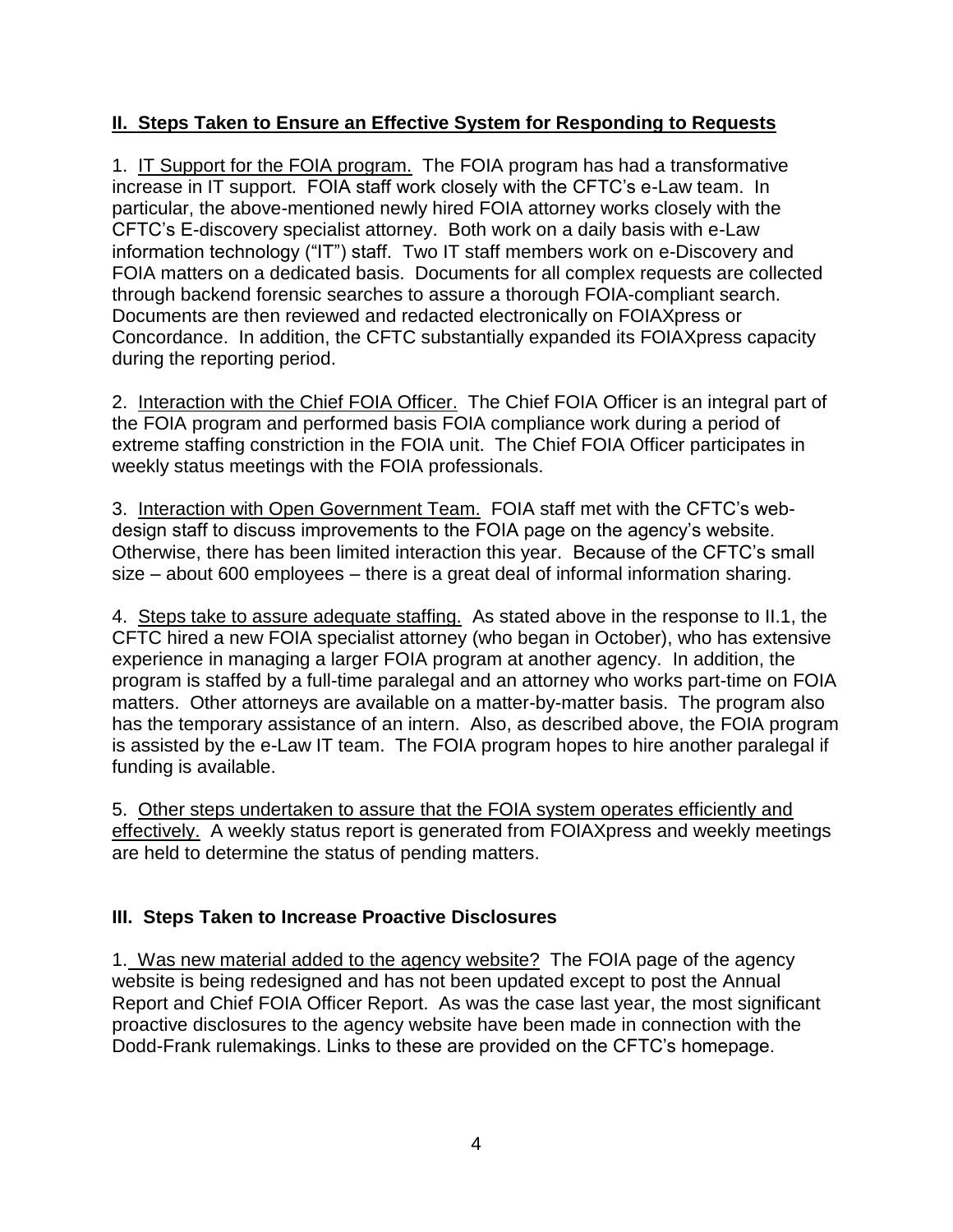2. Examples of new records, datasets, videos, etc. Pursuant to its transparency policy, the Commission continues to list all meetings with outside stakeholders. More than 50 such meetings were held in the month of February alone. The Commission also has posted a list of rulemakings and interpretations it anticipates considering in 2012. Videos added to the Commission's YouTube page include public roundtables, Federal Advisory Commission meetings and media interviews. Additional postings are described above under Question I.6.

# 3. System used to routinely identify records that are appropriate for posting.

Frequently requested information may be placed on the website. Also, prior to issuance of the President's Memorandum and the Guidelines, Appendix A to the CFTC's FOIA Rules listed information directly available from a program office without the need for a FOIA request. For the past several years, the CFTC has been making the great majority of that information available on cftc.gov.

# 4. Other steps taken to make information more useful to the public.

The CFTC most recently upgraded its website in 2010 to improve the presentation and readability of information throughout cftc.gov. The upgrades enhanced the homepage to feature easy access to important information and events at the CFTC; improved site navigation and implemented dynamic dropdown menus for primary and secondary navigation; and provided greater transparency with the implementation of Web pages dedicated to transparency. The CFTC continues to refine its website. Visitors frequently receive automatic prompts to give feedback.

A longstanding feature of the website is the "CFTC Glossary," which is intended to assist the public in understanding some of the specialized words and phrases used in the futures industry since many of these terms are not found in standard reference works. The Glossary now includes a link that allows readers to email the CFTC if they cannot find the term they are looking for.

#### 5. Other steps taken to increase proactive disclosure.

The CFTC's program offices routinely provide updated market data, industry filings and information about new regulatory developments. For instance, the Dodd-Frank Act created new entities, Swap Data Repositories ("SDRs"), to provide a central facility for swap data reporting and recordkeeping. The Commission's website includes a page on these entities, including FAQs and instructions on how to apply for SDR status.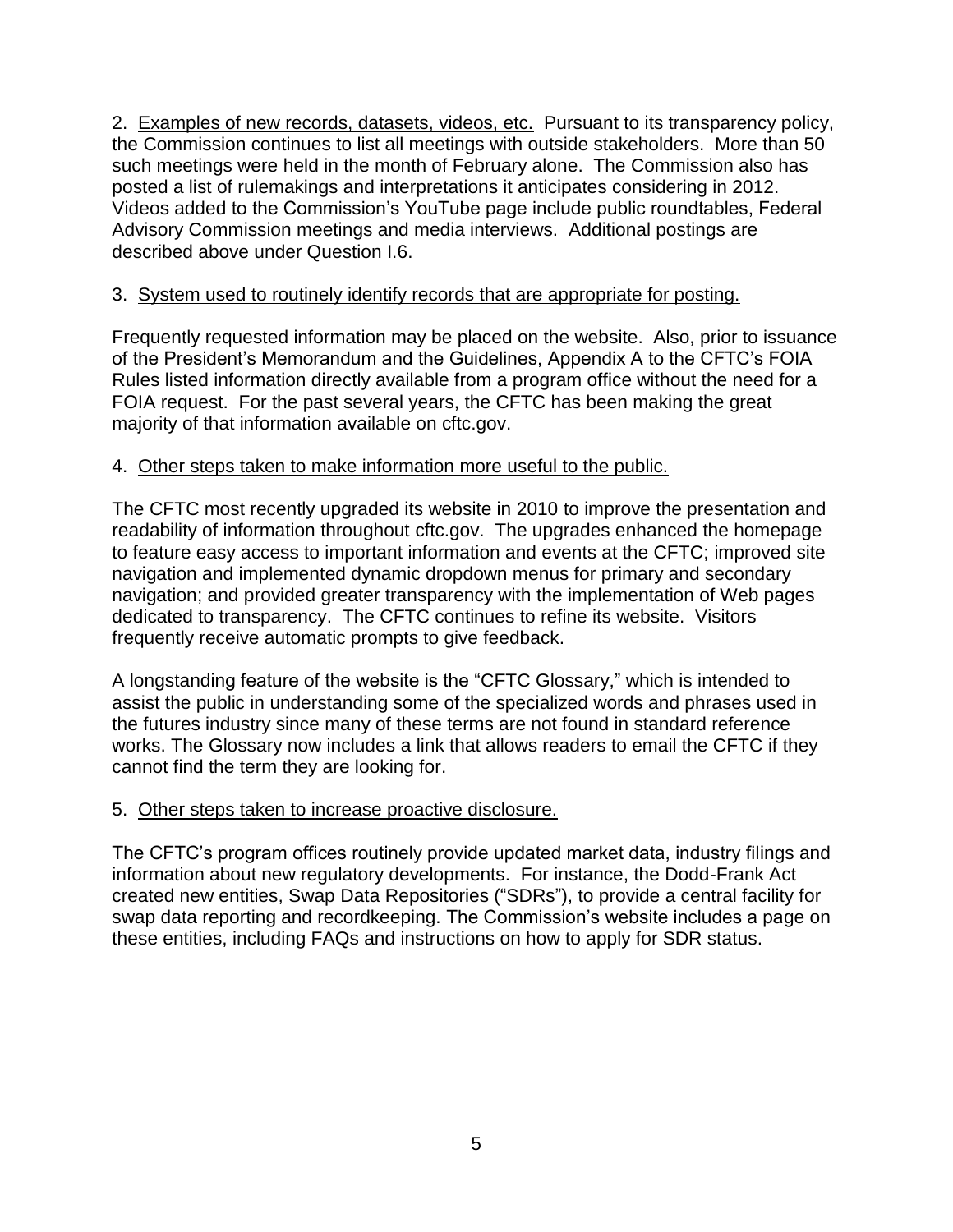# **IV. Steps Taken to Greater Utilize Technology**

# *Electronic receipt of FOIA requests*

1. Can FOIA requests be made electronically? Yes, more than 90 percent of requests are received electronically.

2. Decentralization. Not applicable. Requests are process on a centralized basis.

### *Online tracking of FOIA requests*

3. Can a requester track the status of a request electronically? No. FOIAXpress has this capacity but it has not been implemented.

4. Is the CFTC taking steps to establish this capability? As the staff gains increasing familiarity with FOIAXpress, we anticipate implementing this feature.

### *Use of technology to facilitate processing of requests:*

5/6. Yes, advanced technology is used to facilitate overall FOIA efficiency. As noted above, the FOIA program has begun to search and collection documents for complex requests through backend forensic searches. Documents are then reviewed and redacted electronically on FOIAXpress or Concordance. We are also hoping to acquire new technology that has enhanced de-duplicating capabilities.

### **V. Steps Taken to Improve Timeliness in Responding to Requests and Reduce Backlogs**

- 1. FOIA request response times
	- a. Does the agency use a separate track for simple requests? Yes, the CFTC classifies requests by simple and complex.
	- b. Was the average number of days to process simple requests in FY2011 20 days or fewer? No. The average processing length was 28.39 days. The median processing length was 13.5 days.
	- c. Not applicable.

#### 2. Backlogged Requests/Appeals

a. Did the FY2011 backlog decrease compared to FY2010? No. The agency had 25 matters backlogged as of the end of FY 2011, an increase of 12 matters backlogged as of the end of FY 2010.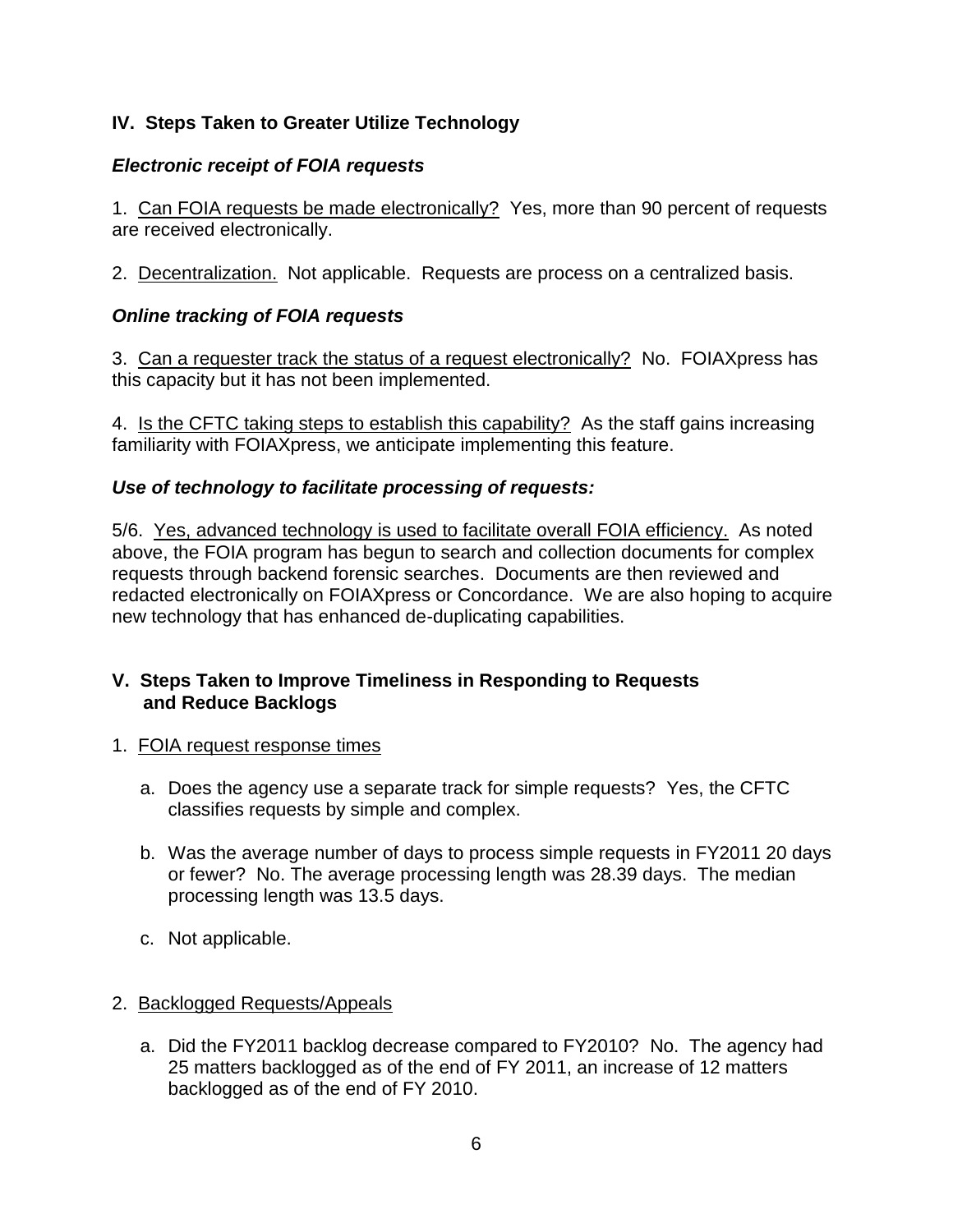- b. Did the backlog of FY2011 administrative appeals increase compared to FY2010? No. The agency had one backlogged administrative appeal at the end of FY2011 and one at the end of FY2010.
- c. In FY2011, did the agency close the ten oldest requests pending at the end of FY2010? No. The agency closed 8 of its 10 oldest such requests.
- d. Not applicable. The agency's one backlogged administrative appeal pending at the end of FY 2010 was closed in FY 2011.
- 3. If any questions were answered "no," describe why that occurred.

#### Request backlog

- a. The increased backlog in FY2011 did not result from an increase in the number of incoming requests. There were 145 new requests in F2011 compared to 158 new requests in FY2010. As of this filing, there has been a 30 percent increase in requests in FY2012 compared to the same point in FY2011. The increased FOIA docket in FY2012 has affected our ability to reduce the backlog.
- b. The backlog increased as a result of loss of staff. As stated last year, the FOIA unit lost a senior FOIA attorney who has been detailed to the Office of the Chairman. In addition, in December 2010, the unit lost to another agency its long-time FOIA paralegal who was most familiar with the day-to-day operation of the program. She also was the only person who had begun to use FOIAXpress, which only recently was installed at the agency. The CFTC authorized hiring for two FOIA positions, an attorney and a non-attorney FOIA specialist in late 2010, but shortly after the positions were posted and applications received, hiring was frozen. No FOIA hiring took place until October 2011, when the new FOIA specialist came on board. See also the answer to Question II.4 above regarding recent staffing initiatives.
- c. The backlog also increased because the nature and complexity of FOIA requests increased. During FY2011, the agency received a number of voluminous and complex requests related to the Dodd-Frank Act. In addition, the FOIA unit prepared to response to a massive Congressional inquiry regarding its FOIA program. Since October 2011, we have received at least 16 FOIA requests related to the widely-reported collapse of MF Global.
- d. Other causes contributing to the lack of a decrease in the backlog can be attributed to lack of familiarity with new technology. As mentioned above, the sole FOIA employee with any familiarity with FOIAXpress left the agency in December 2010. FOIA processing was taken over by a litigation paralegal and the Chief FOIA Officer. These individuals had limited experience with FOIA processing and none with FOIAXpress. In addition, as noted above, the FOIA